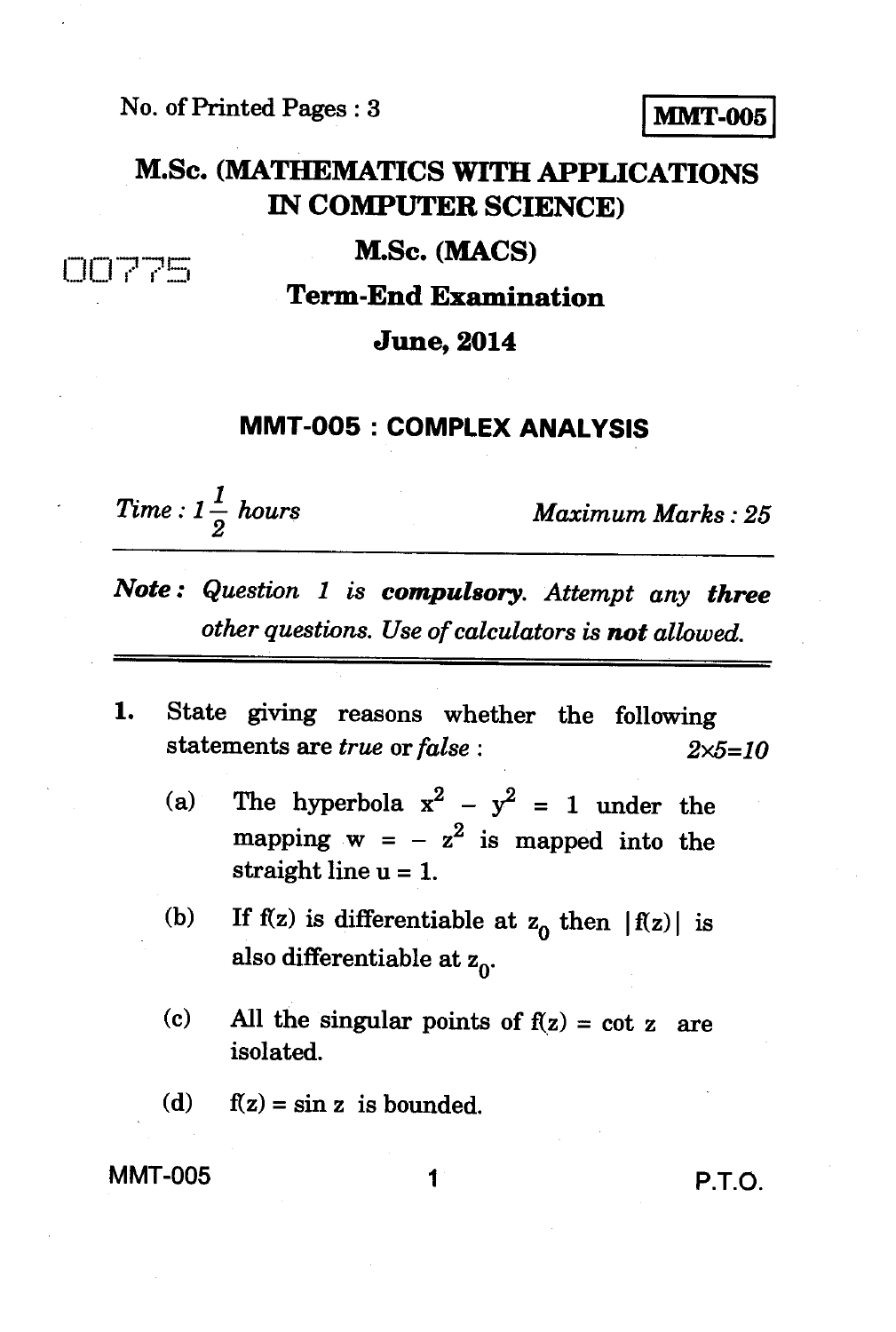(e) If  $C_R$  denotes any positively oriented circle with centre at the origin and of radius R,

then 
$$
\lim_{R \to \infty} \int_{C_R} \frac{\log z}{z^2} dz = 0.
$$

- 2. (a) If  $f(z)$  is analytic in a domain D such that  $f(z)$  is real for each  $Z \in D$ , then prove that  $f(z)$  must be a constant function.
	- (b) Let  $T(z) = \frac{2z+1}{2+z}$ . Show that whenever  $|z| \leq 1$ , then  $|T(z)| \leq 1$ . Find fixed points of  $T(z)$ .

2

3

3

 $\overline{2}$ 

3

- 3. (a) It is given that  $f(z)$  is an entire function,  $f(z)$ has a zero of order at least  $3$  at  $z = 0$  such that  $|f(z)| \leq 2|z|^3$  for all z. Prove that  $f(z)$ is a polynomial of degree at most 3.
	- (b) Find all the roots of the equation  $\cosh z = 3$ .
- 4. (a) Let  $f(z) = u(x, y) + iv(x, y)$  be a function continuous on a closed and bounded region R and analytic in the interior of R. Suppose  $f(z)$  is non-constant function in the interior of R. Then apply the maximum modulus principle to  $e^{if(z)}$  to prove that the minimum of  $v(x, y)$  occurs on the boundary of R and never in the interior.

MMT-005 2